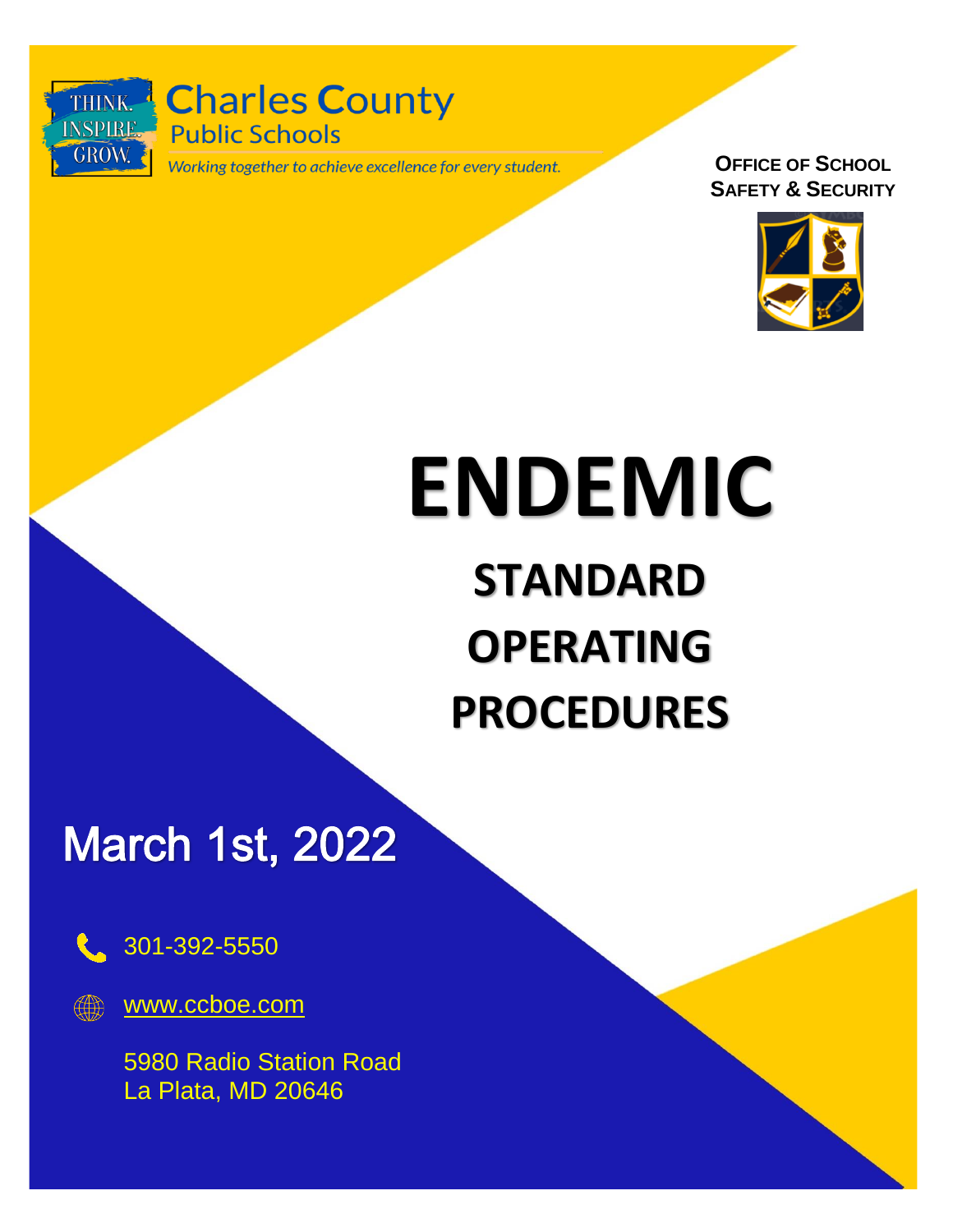### **CHARLES COUNTY PUBLIC SCHOOLS COVID-19 ENDEMIC STANDARD OPERATING PROCEDURES**

# **TABLE OF CONTENTS**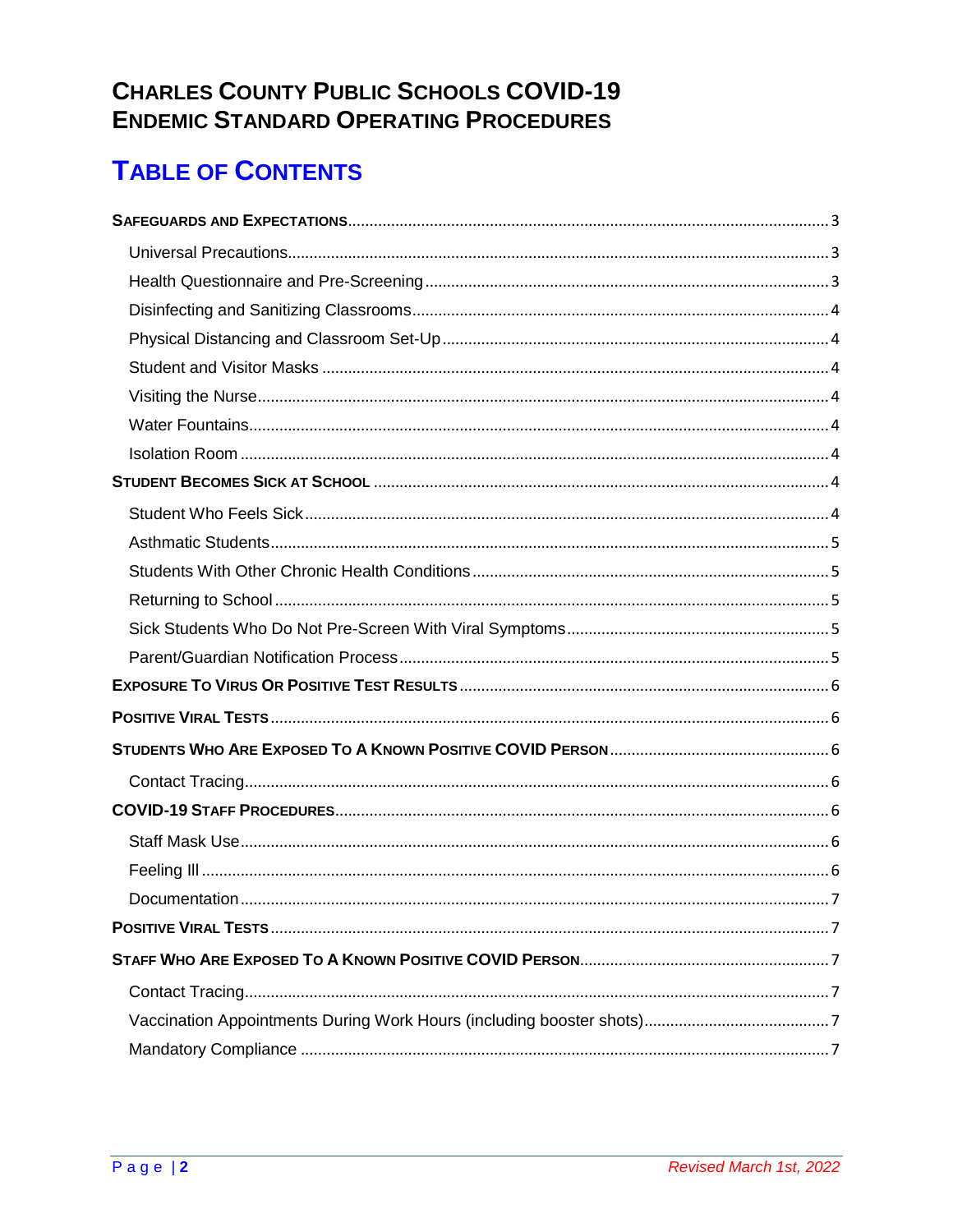# <span id="page-2-1"></span><span id="page-2-0"></span>**SAFEGUARDS AND EXPECTATIONS**

The COVID-19 pandemic has challenged our daily lives. Our processes continue to evolve based on guidance from the Centers for Disease Control and Prevention (CDC), Maryland Department of Health (MDH), Maryland State Department of Education (MSDE), and the Charles County Department of Health. The goal of these processes and policies is to reduce the risk of exposure to our staff, students, and community and move beyond the COVID pandemic to address any viruses or endemic illnesses. As guidance is updated, this document will be edited and redistributed.

#### **UNIVERSAL PRECAUTIONS**

Viral respiratory diseases spread through respiratory droplets. Following the universal precautions below has proven to drastically reduce the transmission of viruses.

- Those who are eligible, obtain the COVID-19 vaccination.
- If you choose to wear personal protective equipment (PPE), wear it appropriately, take care of it, keep it clean and disinfected and discard it when it becomes unserviceable or reaches the end of its life cycle.
- Where possible, maintain a safe distance when having conversations and meetings.
- When possible, meet in larger spaces such as lobbies, classrooms, auditoriums, and large conference rooms with a limited number of people.
- Practice good hand washing and hygiene.

#### <span id="page-2-2"></span>**HEALTH QUESTIONNAIRE AND PRE-SCREENING**

Staff must pre-screen before coming to work, and parents/guardians must pre-screen their child(ren) before they arrive at school. Failure to accurately pre-screen may temporarily result in a student's removal from school if the student is ill.

Students/staff suffering from any of the following symptoms should not come to school/work.

- New, uncontrollable cough
- Fever (over 100.4 or higher)
- New onset of a severe headache with a fever
- Sore throat with visible redness
- Difficulty breathing
- Vomiting
- Diarrhea
- New loss or change in the ability to taste or smell.

By arriving at a school system facility, staff/students acknowledge the pre-screening was completed with no symptoms.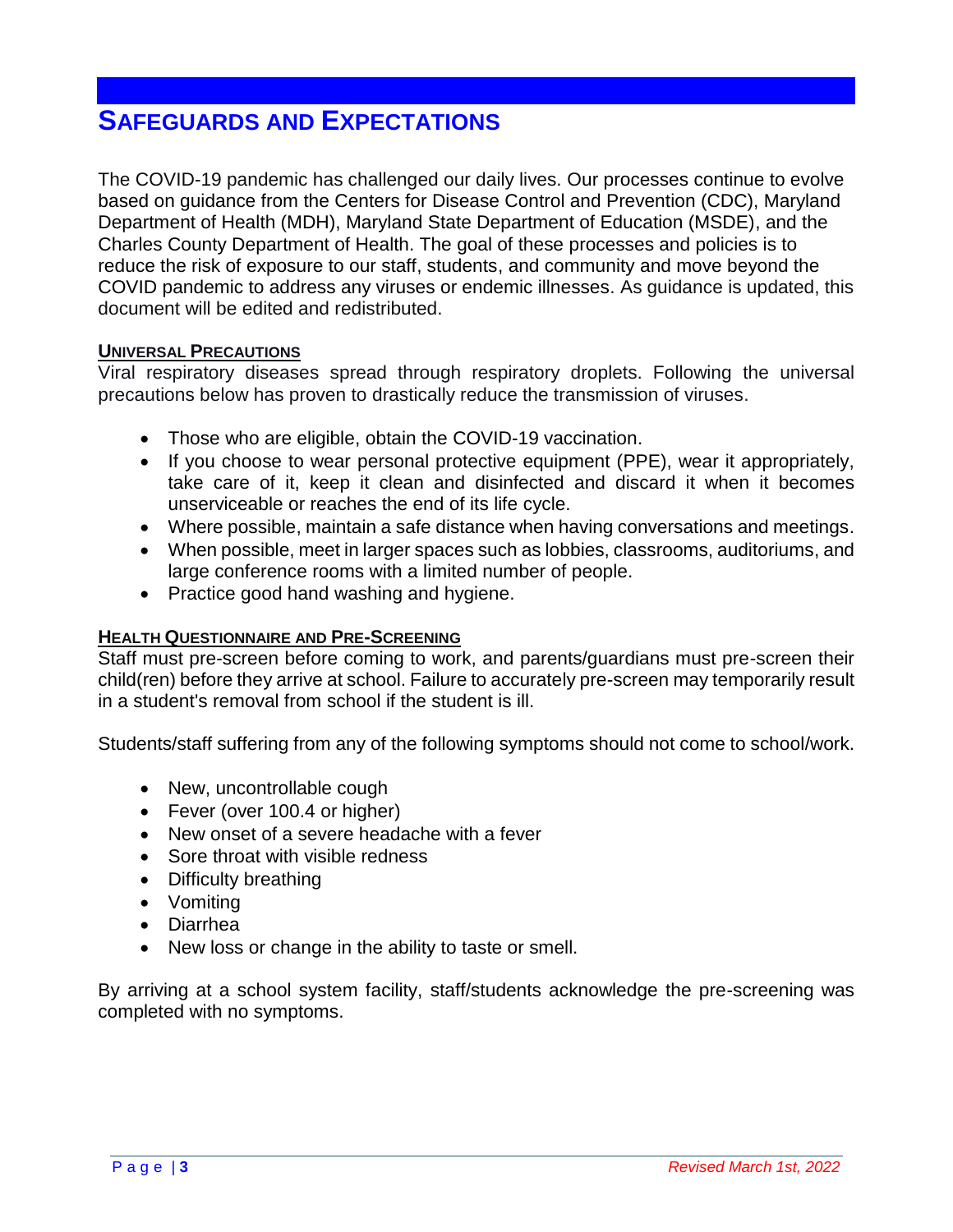#### <span id="page-3-0"></span>**DISINFECTING AND SANITIZING CLASSROOMS**

Each classroom will have hand sanitizer. At the minimum, students must clean their hands routinely, between activities or movements. Staff should disinfect and sanitize shared class materials as needed.

#### <span id="page-3-1"></span>**PHYSICAL DISTANCING AND CLASSROOM SET-UP**

Barriers such as plexiglass or shower curtains personally owned/installed (staff or student) are not allowed.

When possible, physical distancing should continue to be maximized. Schools will not separate students based on their choices to wear a mask or not.

Seat charts should be maintained to support contact tracing if necessary.

#### <span id="page-3-2"></span>**STUDENT AND VISITOR MASKS**

Masks are optional inside of CCPS buildings. Staff may not require students or visitors to wear masks. Staff is not responsible for ensuring that students wear masks properly. If a student or staff member wears a mask, it must conform to the dress code. CCPS will continue to supply masks for students and staff who desire to wear one.

#### <span id="page-3-3"></span>**VISITING THE NURSE**

Outside of life-threatening emergencies, teachers must consult with the nurse via telephone or video call prior to sending a student to the nurse.

#### <span id="page-3-4"></span>**WATER FOUNTAINS**

Water fountains will remain accessible and may be used for drinking and to fill reusable bottles.

#### <span id="page-3-5"></span>**ISOLATION ROOM**

Each school must identify a room for the isolation of sick students that allows supervision, preferably near the front office. This room cannot be in the nurse's work area. An empty office or conference room may be used. Supervision can occur from outside the room as long as the student can be seen at all times. An administrator or designee is to monitor the students. The school nurse should not be the monitor for the isolation room. Students may wear a mask in the isolation room. Multiple ill students can wait together in the isolation room. The physical distance between students should be maximized.

# <span id="page-3-6"></span>**STUDENT BECOMES SICK AT SCHOOL**

The below guidelines are established to guide CCPS in cases where a student becomes sick while at school. Students who feel sick SHOULD NOT come to school.

#### <span id="page-3-7"></span>**STUDENT WHO FEELS SICK**

- Staff will contact the school nurse via the phone to perform virtual pre-screening.
- At the school nurse's request, staff should send the child to the school nurse's office or isolation room.
- The school nurse will conduct a health pre-screening.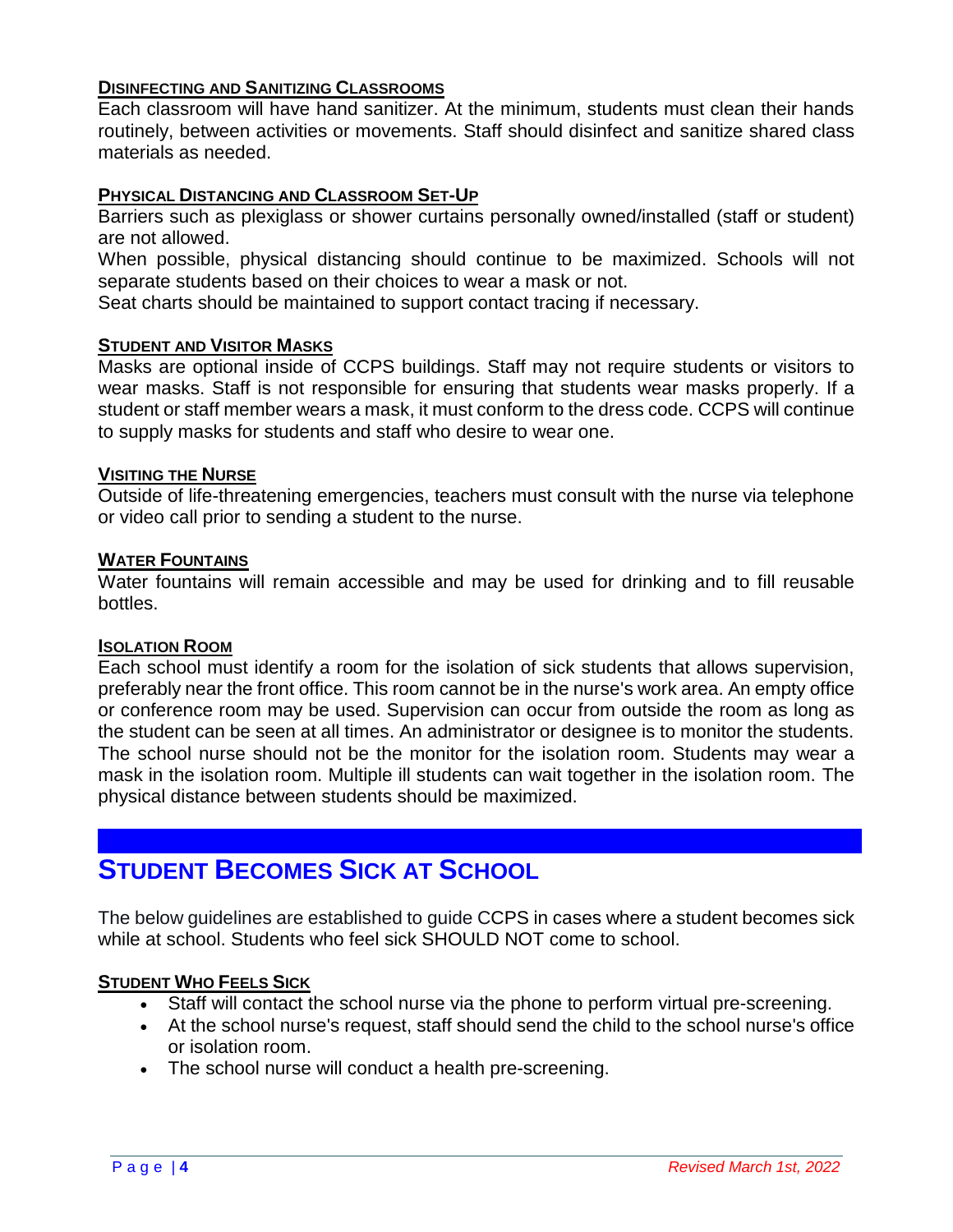- The student will immediately be placed in the isolation room if viral symptoms are present.
	- o Masks will be offered to those in the isolation room.
	- o The student must be supervised in the isolation room.
	- $\circ$  Multiple students can be placed in the same room. Maximum physical distancing must be used.
	- $\circ$  Parents/guardians should be contacted immediately upon a symptomatic student being placed into isolation. The parent should be provided information on the pick-up procedures.
	- $\circ$  Once the parent/quardian/caretaker of the student in the isolation room arrives, they should immediately sign the child out and remove the student.
	- $\circ$  If applicable, the family can be provided information on where to obtain viral testing in the community.

#### <span id="page-4-0"></span>**ASTHMATIC STUDENTS**

Students who have a physician diagnosis of asthma, have medication at school, and who experience an asthma attack or begin to suffer symptoms may be given their prescribed medication by the school nurse or have access to their prescribed medication. If treatment reduces symptoms, the student may return to class if they do not have any other viral-related symptoms. If asthma symptoms AND other viral-related symptoms are present, the student will be removed from school and may return after 24 hours without the use of symptomreducing medication.

#### <span id="page-4-1"></span>**STUDENTS WITH OTHER CHRONIC HEALTH CONDITIONS**

Students who have a physician-diagnosed chronic condition can be treated with "as needed" medication by the school nurse to alleviate symptoms identified by the provider that are considered the baseline for the student. The physician's guidance must identify which virallike symptoms may be present and should be expected with the chronic condition. If a prescribed medication may alleviate the symptoms, it should be administered before excluding the student using protocols.

#### <span id="page-4-2"></span>**RETURNING TO SCHOOL**

Students who are sick or sent home from school must remain out for the day of illness plus at least 24 hours. The student should be symptom-free without using symptom-treating medication for at least 24 hours.

#### <span id="page-4-3"></span>**SICK STUDENTS WHO DO NOT PRE-SCREEN WITH VIRAL SYMPTOMS**

To return to in-person instruction after any viral-related illness, the student should be symptom-free without using symptom-treating medication for at least 24 hours.

#### <span id="page-4-4"></span>**PARENT/GUARDIAN NOTIFICATION PROCESS**

The removal of sick students from school must occur as quickly as possible. With the limited medical resources CCPS has on-site, we must make every effort to have ill students taken home as rapidly as possible. If a parent or guardian refuses to cooperate with CCPS to have a child removed most expeditiously, the Office of School Safety and Security should be contacted as soon as it becomes evident cooperation is lacking. The activation of the 911 system may only begin after consultation with the Office of School Safety and Security or if a life-threatening emergency is occurring.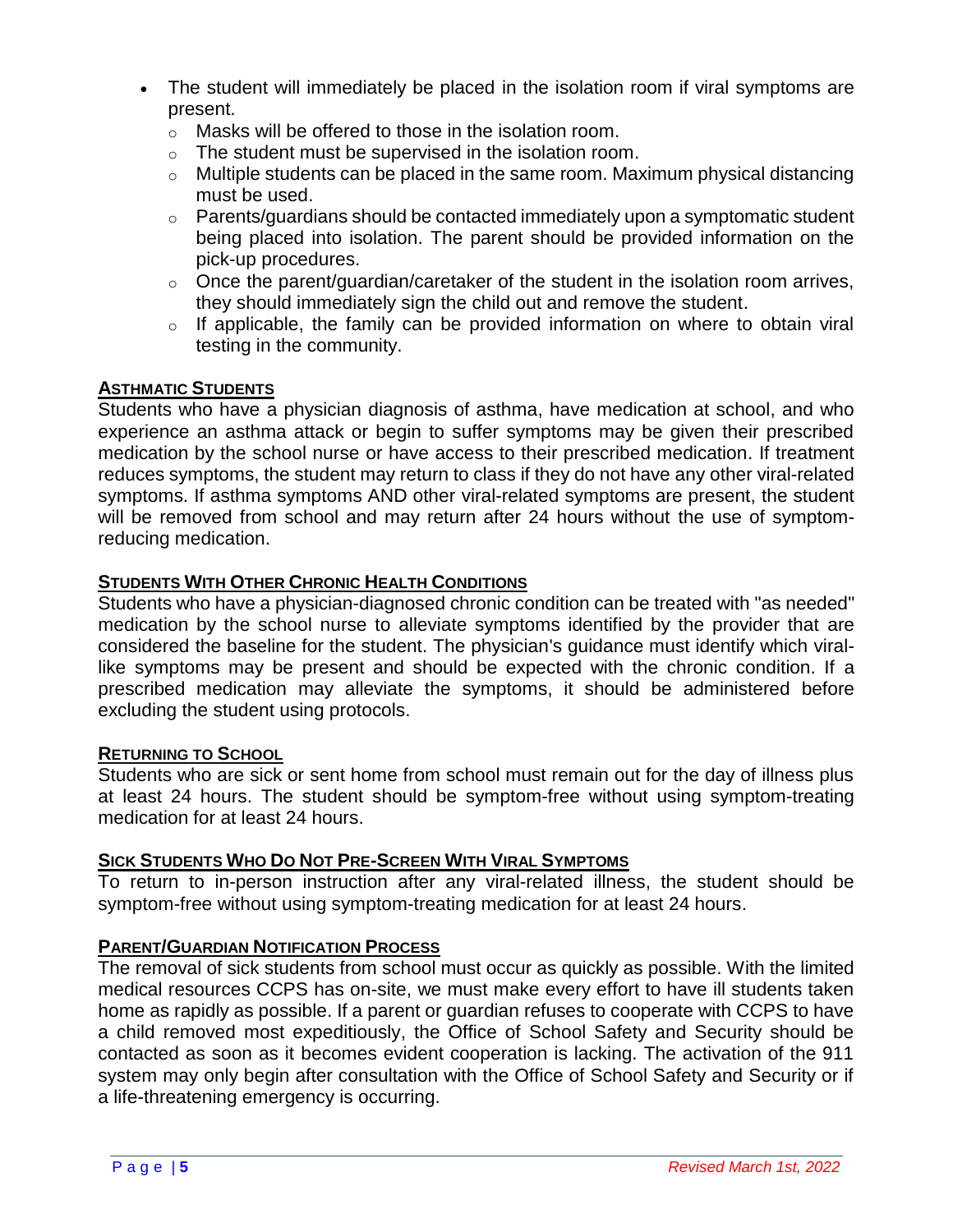# <span id="page-5-0"></span>**EXPOSURE TO VIRUS OR POSITIVE TEST RESULTS**

#### <span id="page-5-1"></span>**POSITIVE VIRAL TESTS**

Students who test positive for any virus should follow their doctor's recommendation. Students who test positive for COVID should follow the guidance provided by the State of Maryland and the Charles County Department of Health. Students who test positive for COVID on a home test should report the results to the Charles County Department of Health. Students who test positive should share the information with their school to ensure the student is directed to the Continuity of Learning program at their school.

#### <span id="page-5-2"></span>**STUDENTS WHO ARE EXPOSED TO A KNOWN POSITIVE COVID PERSON**

Students exposed to a known COVID positive person should follow the guidance provided by the State of Maryland and/or the Maryland Department of Health. Students who are quarantining must notify their school of the situation in order to be directed to their school's Continuity of Learning program.

#### <span id="page-5-3"></span>**CONTACT TRACING**

Students contacted by the State due to being positive for COVID should inform the caller of anyone who meets the exposure threshold. CCPS will assist the State in contact tracing if requested. CCPS will no longer conduct internal contact tracing.

# <span id="page-5-4"></span>**COVID-19 STAFF PROCEDURES**

Staff who are ill or not feeling well should **NOT** report to work.

#### <span id="page-5-5"></span>**STAFF MASK USE**

Mask wearing by staff is optional and must meet CCPS expectations of staff dress standards. CCPS will continue to provide masks for those staff members who request them.

#### <span id="page-5-6"></span>**FEELING ILL**

If a staff member is suffering from ANY viral symptoms (listed below), they should remain home, seek medical advice, and, if applicable, do community-based viral testing.

Priority viral symptoms include:

- New uncontrollable cough
- Fever (over 100.4 or higher)
- New onset of severe headache, with a fever
- Sore throat with visible redness
- Difficulty breathing
- Vomiting
- Diarrhea
- New loss or change in your ability to taste or smell